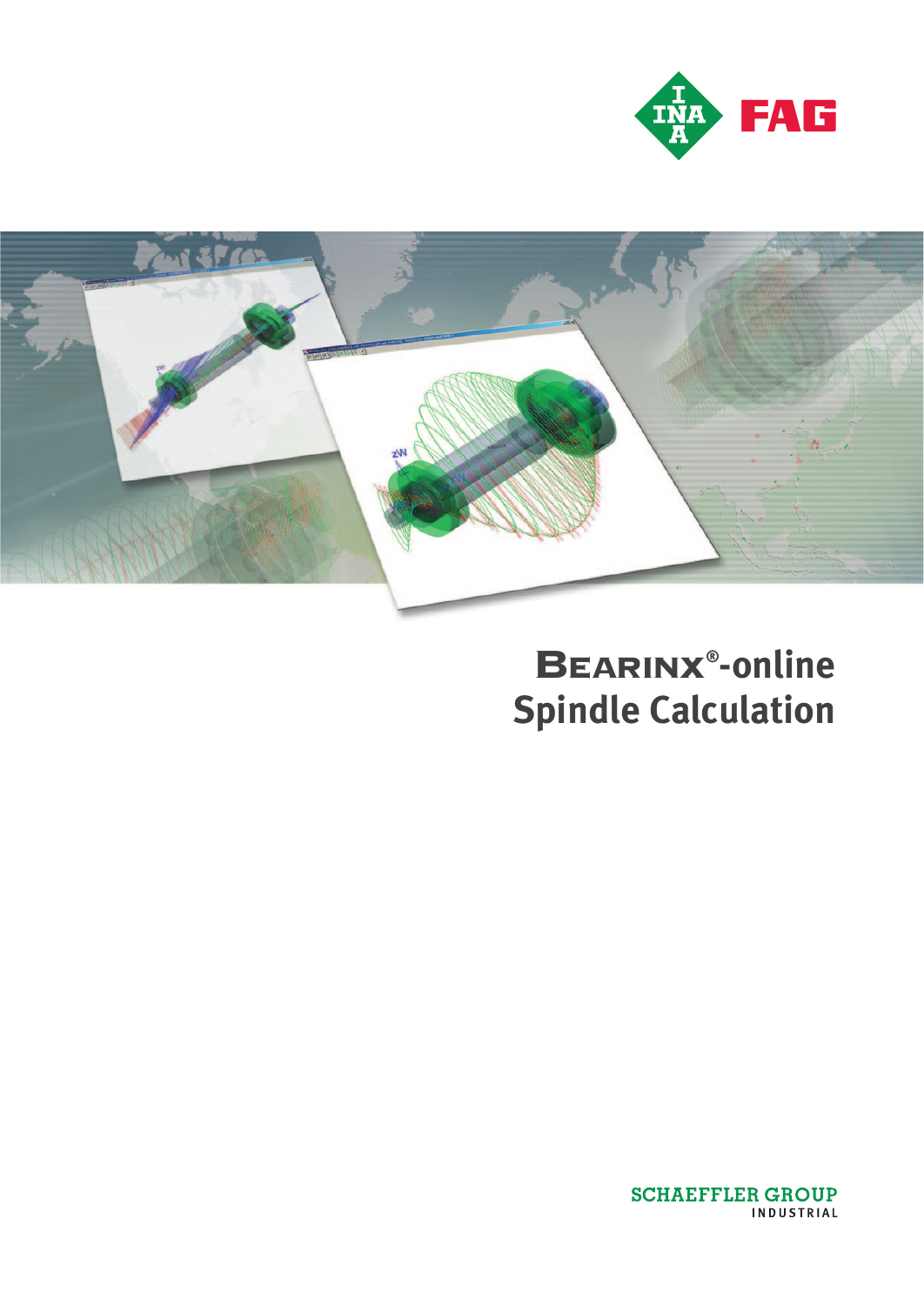### BEARINX**®**

### Calculation Software by INA/FAG A reliable route to optimal bearing design

Along with developing and manufacturing top quality precision parts, great service is an important tradition at INA and FAG. We offer you the support you need as early as the design phase, so you can put our products into operation with confidence, because for us, service means a partnership with the customer from the first design idea right up to supplying the product.

Rolling bearing design is one of the focal points of design support. We want to give you a competitive edge by supplying you with perfectly designed products. We have already been using calculation programs successfully for over 30 years to meet these requirements.

#### Bearinx® **–**

#### **A leading calculation program**

INA's Bearinx® software is one of the leading programs for performing rolling bearing calculations. The software enables rolling bearing supports to be analyzed in detail – from single bearings via complex shaft or linear guidance systems to entire machine tools. All

calculations are performed in a consistent calculation model. Even for complex applications, the contact pressure on each rolling element is considered in the calculation.

#### **Rolling bearings in the system**

Amongst others, Bearinx® takes the following into consideration:

- Non-linear elastic deflection behavior of bearings
- Elasticity of shafts and axles
- The influence of fit, temperature and speed on bearing operating clearance or preload and on the contact pressure
- Roller and raceway profiles as well as raceway osculation
- Load-related contact-angle shifts in the case of ball bearings and angular contact ball bearings
- Actual contact pressure when a tilted position and rolling element profiles are considered
- Effects of lubrication conditions, contamination and actual contact pressure on fatigue life.



Increased operational safety – shorter development times. We model real operating conditions when designing bearings

#### **Spindle Calculation**

A special module for Spindle Calculation has been added to the current version of BEARINX®. BEARINX® now also considers the influence of centrifugal force on the load distribution and the running behavior of the rolling elements in the case of angular contact ball bearings.

For your competitive edge on the market: optimum bearing design with a calculation program that performs calculations all the way down to the contact pressure on a single rolling element.

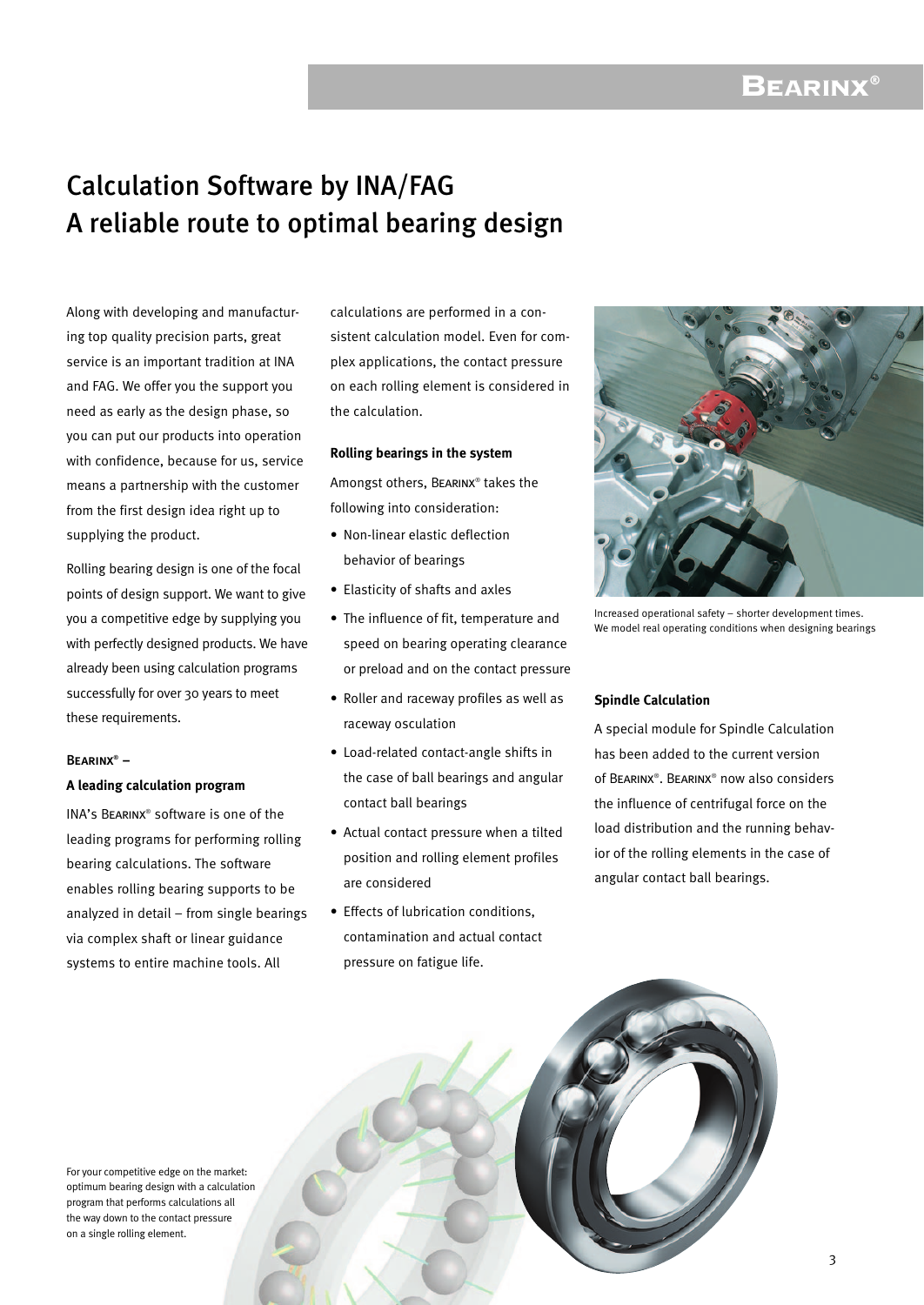# BEARINX**®** -online Spindle Calculation

## Spindle Calculation Online Cut your development time!



User-friendly data entry for a spindle assembly



Rolling bearings from the INA/FAG database



Graphic representation of the shaft reaction

Other calculation tools currently on the market usually make use of highly simplified calculation methods. In many cases, the tilted position of bearings resulting from shaft deflection and the differing deflection behavior that is present for various bearing designs are ignored. The internal load distribution in the bearing – decisive for fatigue life – is most often determined by approximation methods.

With our software, you can now determine actual stresses while taking shaft deflection and rolling bearing deflection behavior into account. And of course, exact calculations for the internal load distribution in the bearing are performed, including contact pressure with the actual rolling element profile.

#### **Intuitive user interface**

The algorithms used in BEARINX®-online Spindle Calculation are identical to the ones used in Bearinx® at INA and FAG. Bearinx® -online enables you to perform calculations at your desk for single-shaft systems incorporating several bearings.

A Java-based user interface provides support for easy data entry. Graphic representations for your designs allow you to visualize your design and check the data easily.

The data and geometry for bearings in INA and FAG catalogs can be easily accessed from an integrated database. Powerful calculation servers at INA then perform the actual calculation.





Not everything can be done online: Personal contact with you is very important when designing spindle bearings.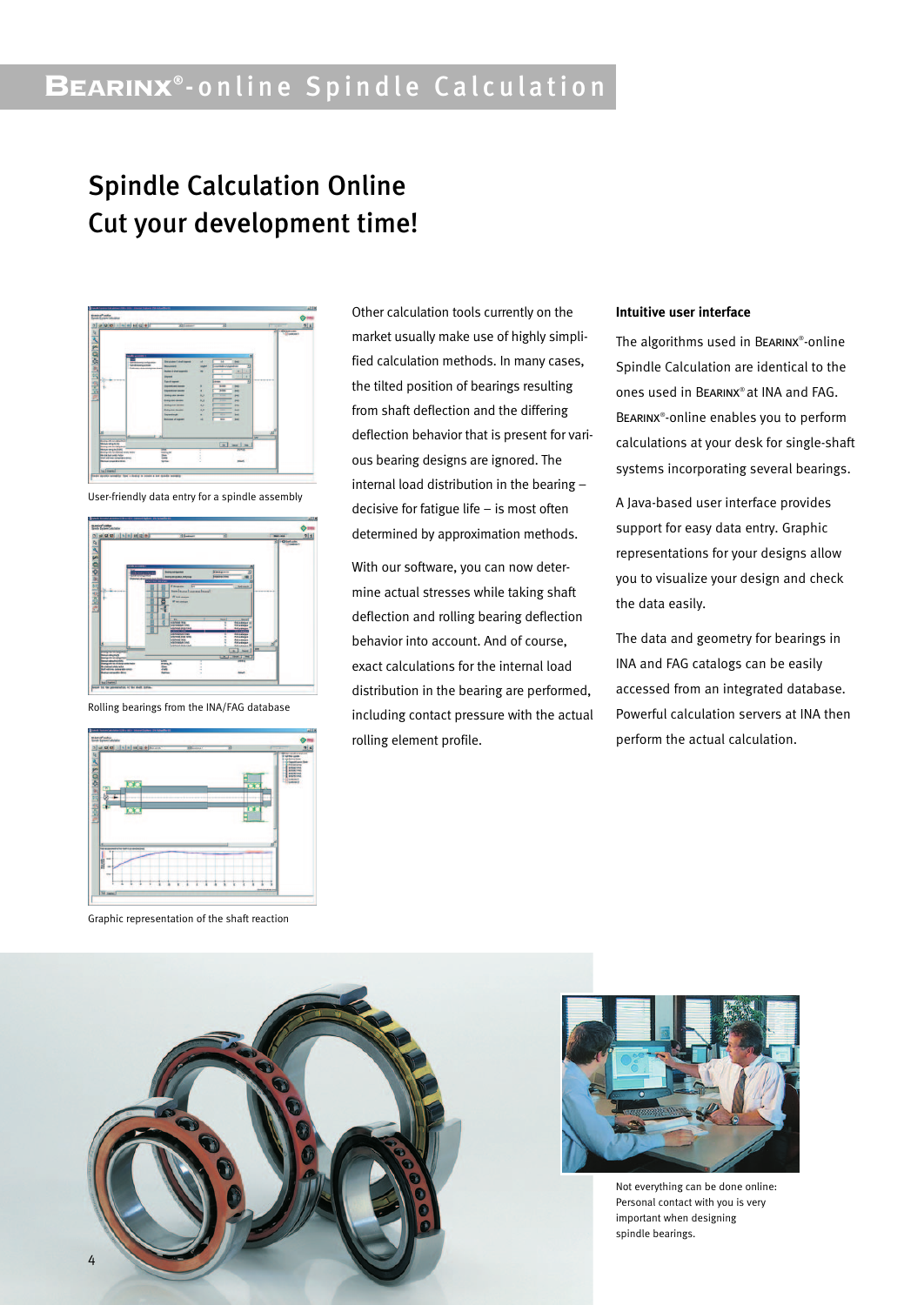#### **Engineers at your side**

The input files you create in BEARINX<sup>®</sup>online Spindle Calculation are compatible with Bearinx® . This facilitates any further communication with our engineers and prevents duplicate work.

The comprehensive results in HTML format as well as the graphic representation of shaft reactions and bearing internal load distribution make it easier for you to analyze your design variants. An online tutorial and a detailed help system make it easier for you to use the full potential of Bearinx® -online Spindle Calculation.

Supplement 4 of DIN ISO 281 (April 2003) defines the standardized calculation of fatigue life using state-of-the-art computer-assisted calculation procedures. This procedure is of course available to you in the new version of Bearinx® -online.

#### **Working together even more closely**

Bearinx® -online Spindle Calculation was not developed to move support and calculation services away from INA and FAG and transfer them to the customer. On the contrary, since we would like to work even more closely with you. Our objective is to allow you to make the suitable preliminary selection for rolling bearings early on in the development process so that you can reduce your development times.

#### Bearinx® **-online Spindle Calculation – an overview**

- Recommendations for mounting fit as a function of the indicated speed
- Calculations of design parameters for contact pressure and kinematics in the bearing
- Kinematic bearing frequencies for vibration analyses
- Calculation of bearing stiffness at the operating point taking account of all relevant influences
- Graphic representation of shaft reactions (shaft deflection and inclination)
- Rigid and elastic arrangement of bearings taking account of fit, temperature and speed
- Critical speeds and graphic representation of the natural modes
- Calculation of fatigue life according to DIN ISO 281, Supplement 4.



Axial natural oscillation (above) and initial flexural vibrations (below) of a spindle



|                                                                                                                                                                                                                                                                                           | <b>April 2003</b>       |
|-------------------------------------------------------------------------------------------------------------------------------------------------------------------------------------------------------------------------------------------------------------------------------------------|-------------------------|
|                                                                                                                                                                                                                                                                                           | <b>Beiblatt A</b><br>70 |
| Dynamische Tragzahlen und nominelle Lebensdauer                                                                                                                                                                                                                                           | DIN 150 281             |
|                                                                                                                                                                                                                                                                                           |                         |
| Wertahren zur Berechnung der modifizierten Referenz-<br>Tramen zur berechnung ger moglizzerien Kelaren<br>Dieses Beiblatt enthält Informationen zu DIN ISO 281.                                                                                                                           |                         |
| leases behalard stringer information of Pastlegungen.                                                                                                                                                                                                                                     |                         |
|                                                                                                                                                                                                                                                                                           |                         |
|                                                                                                                                                                                                                                                                                           |                         |
| Rolling bearings - Dynamic load ratings and rating life - Methods<br>rtolling pearings - in pynamic load ratings and rating life for universally loaded<br>ICS 21.100.20<br>entering a strike in manimals modifiée pour roulements soumis<br>Charnes dunamiques de base et durée nominale |                         |
|                                                                                                                                                                                                                                                                                           |                         |
| rolling bearings                                                                                                                                                                                                                                                                          |                         |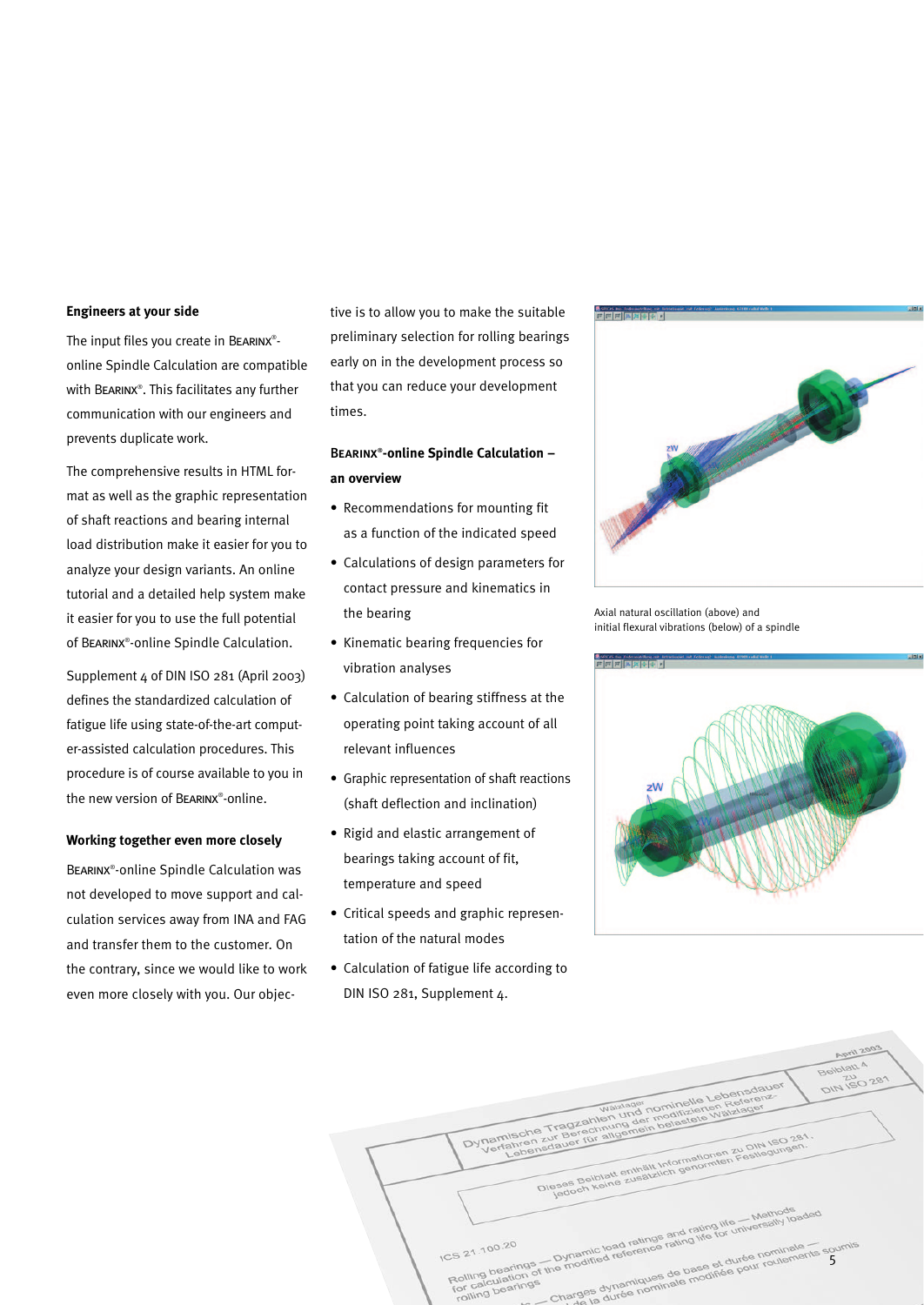# BEARINX**®** -online Spindle Calculation

### Your own calculations Made easy with training and not much hardware

Ever decreasing development times and product cycles put mechanical engineers and their suppliers under pressure. The only way to obtain the required competitive edge is by reacting fast and employing the proper expertise. With INA and FAG you have found the perfect partners to achieve this.

This is why we give our customers the opportunity to try the outstanding features of Bearinx® themselves. With Bearinx® -online Spindle Calculation you now have access to the newly-integrated module in Bearinx® for designing spindle bearing supports.

#### **What do you need?**

BEARINX<sup>®</sup>-online allows spindle calculations to be performed for complex elastic shaft systems and main spindle bearing supports. We offer training to familiarize

you with the program and help you better understand the calculation models used. You'll learn how to work with the user screen and how to interpret calculation results correctly.

The conditions for using the software as well as making use of any additional services such as training programs and support are defined in a mutual contract.

Fees are charged for both the training program and the registration to use Bearinx® -online Spindle Calculation.

#### System requirements

The actual calculations are performed by powerful servers at INA. The only thing that the local hardware does is operate the user interface. This means that the requirements for your local hardware are low.

#### Hardware

- Processor: 500 MHz or better
- RAM: at least 256 MB (512 MB are recommended)
- Monitor resolution: 1024 × 768 or better
- 80 MB available hard drive space
- Internet hookup via ISDN (DSL is recommended)

#### **Software**

- Java 2 runtime environment with 3D enhancement
- Java plug-in compatible browser
- Flash-Player